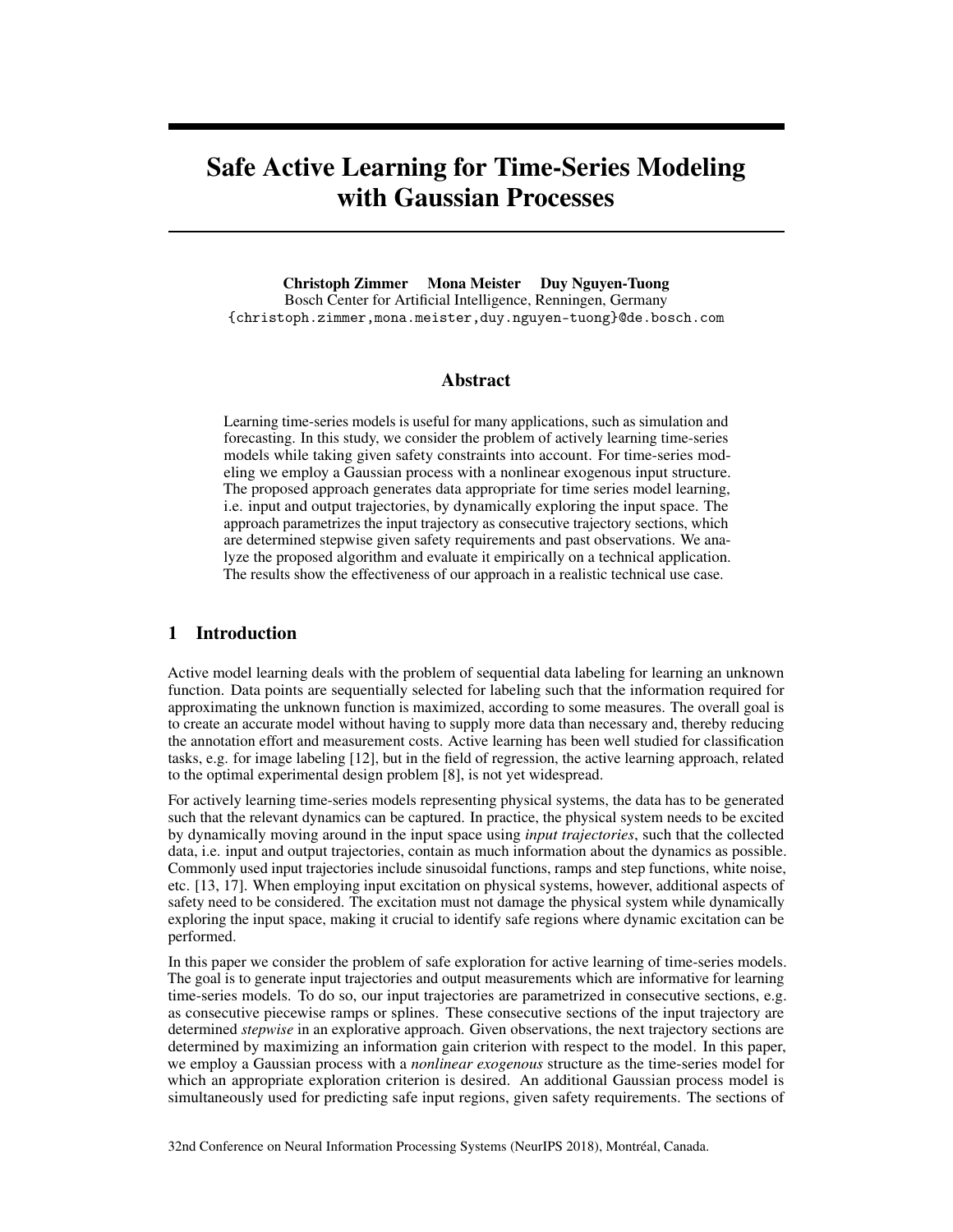the input trajectory are determined by solving a constraint optimization problem, taking the safety prediction into account. The main contributions of the paper can be summarized as:

- We formulate an active learning setting for learning time-series models with dynamic exploration, in the context of the Gaussian process framework.
- We incorporate the safety aspect into the exploration mechanism and derive a criterion appropriate for the dynamic exploration of the input space with trajectories.
- We provide a theoretical analysis of the algorithm, and empirically evaluate the proposed approach on a realistic technical use case.

The remainder of the paper is organized as follows. In Section 2, we provide an overview on related work. In Section 3, we introduce the algorithm for safe active learning of time-series models. Section 4 provides a theoretical analysis, and in Section 5, we highlight our empirical evaluations in learning time-series model in several settings. The Appendix contains the proofs of the theoretical analysis section and some more experimental investigations.

# 2 Related Work

Most existing work for safe exploration in unknown environments is in the reinforcement learning setting [16, 10, 9]. For example, the safe exploration in finite MDP relies on the restriction of suitable policies, ensuring ergodicity at a user-defined safety level [16]. In [10], the ergodic assumption for the MDPs is dropped by introducing fatal absorbing states. In [9], the authors consider the use of a multi-armed, risk-aware bandit setting to prevent hazards when exploring different tasks. Strategies for exploring unknown environments have also been reflected in the framework of global optimization with Gaussian processes [1, 23, 11]. For example, [11] propose an efficient submodular exploration criterion for near-optimal sensor placements, i.e. for discrete input spaces. In [1], a framework is presented which yields a compromise between exploration and exploitation through confidence bounds. In [23], the authors show that under reasonable assumptions, strong exploration guarantees can be given for Bayesian optimization with Gaussian processes.

Safe exploration using Gaussian processes (GP) has also been considered in the past, such as for safe active learning [20] and safe Bayesian optimization [2, 24]. In [24], for example, a two-steps process is proposed for a safe exploration and efficient exploitation of identified safe areas. In safe active learning, [20] proposes a method for safe exploration based on the GP variance for stationary, i.e. pointwise, measurements. In contrast to the work by [20], we consider the setting of safe dynamical exploration, i.e. using trajectory-wise measurements. This setting is especially useful when actively learning time-series models.

The problem of active learning for time-series models has not yet been considered extensively in the machine learning literature. Work on related topics is mostly in the field of online design of experiments, e.g. [6]. In [6], the authors employ a parametric model for learning dynamical processes, in which the data for model learning is obtained by exploring using the Fisher information matrix. In contrast to their work, we explore unknown environments by employing a criterion defined for the non-parametric GP model, while also taking into account safety requirements. Furthermore, our proposed exploration scheme is rigorously analyzed providing further algorithmic insights.

# 3 Safe Active Learning for Time-Series Modeling

Our goal is to approximate an unknown function  $f: X \subset \mathbb{R}^d \to Y \subset \mathbb{R}$ . In the case of time-series models, e.g. the well-established *nonlinear exogenous* (NX) model, the input space consists of discretized values of the so-called manipulated variables [3]. Thus,  $x_k$  at time k can be given as

$$
\boldsymbol{x}_k\!=\!\left(\boldsymbol{u}_k,\boldsymbol{u}_{k-1},\ldots,\boldsymbol{u}_{k-d_2+1}\right),
$$

where  $(u_k)_k$ ,  $u_k \in \mathbb{R}^{d_2}$ , represents the discretized manipulated trajectory. Here,  $d_1$  is the dimension of the system's input space,  $d_2$  the dimension of the NX structure, and  $d = d_2 \cdot d_1$ . In practice, the elements  $u_k$  are measured from physical systems and need not be equidistant, however, for notational convenience we assume equidistance in this setting. In general, the manipulated trajectories are continuous signals and can be explicitly controlled. In the model learning setting, we observe data in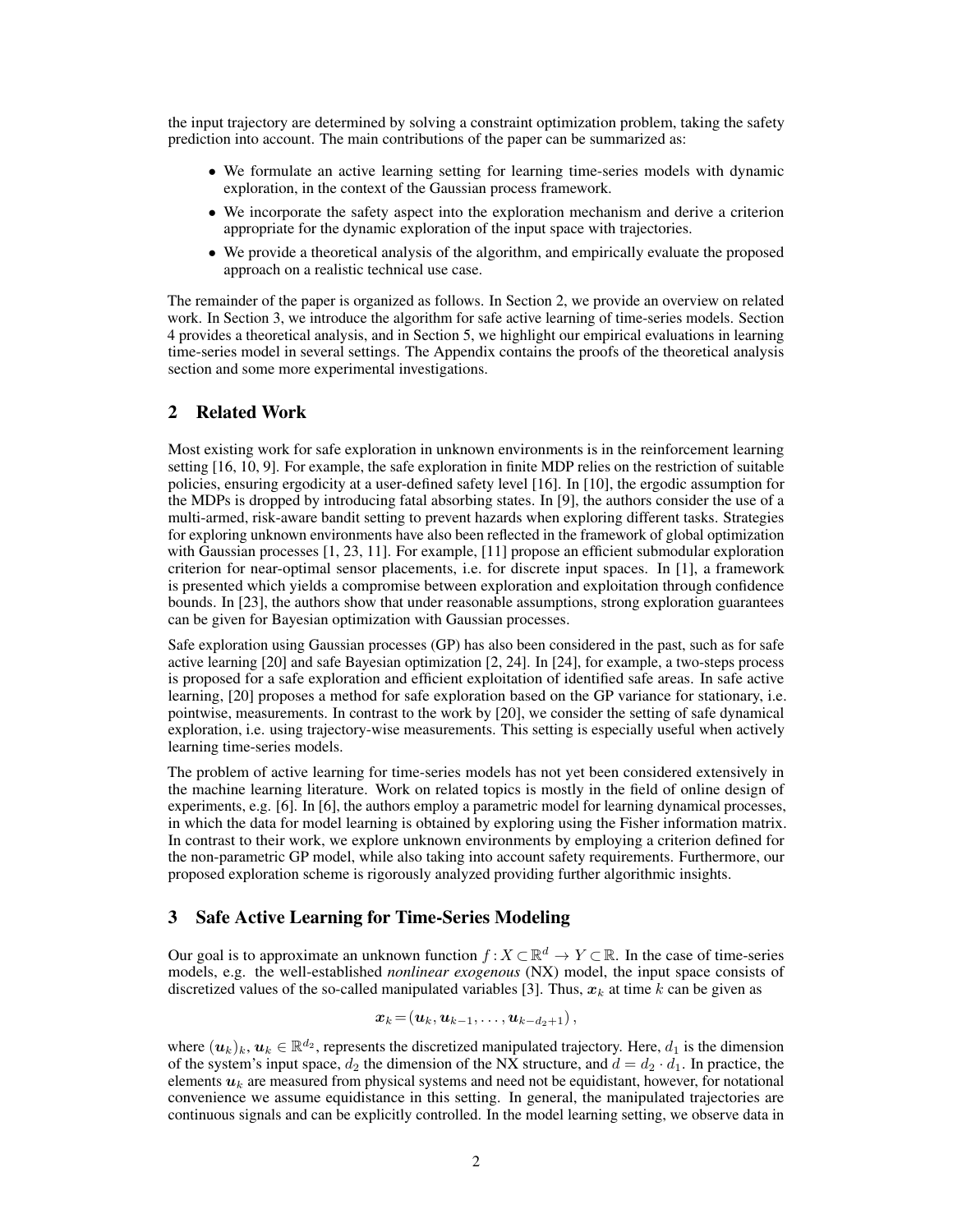the form of *n* consecutive piecewise trajectories  $\mathcal{D}_n^f = \{\tau_i, \rho_i\}_{i=1}^n$ , where the input trajectory  $\tau_i$  is a matrix and consists of m input points of dimension d, i.e.  $\tau_i = (\mathbf{x}_1^i, \dots, \mathbf{x}_m^i) \in \mathbb{R}^{d \times m}$ . The output trajectory  $\rho_i$  contains m corresponding output measurements, i.e.  $\rho_i = (y_1^i, \ldots, y_m^i) \in \mathbb{R}^m$ .

The considered problem is to determine the next piecewise trajectory  $\tau_{n+1}$  as input excitation to the physical system such that the *information gain* of  $\mathcal{D}_{n+1}^f$  – with respect to modeling  $f$  – is increased. At the same time,  $\tau_{n+1}$  should be determined subject to given safety constraints. In this section we elaborate on the setting and describe the algorithm. The definition of the considered information gain and corresponding analysis are provided in Section 4.

#### 3.1 Modeling Trajectories with Gaussian Processes

We employ a Gaussian Process (GP) model to approximate the function  $f$  (see [19] for more details). A GP is specified by its mean function  $\mu(x)$  and covariance function  $k(x_i, x_j)$ , i.e.  $f(x_i) \sim$  $\mathcal{GP}(\mu(\bm{x}_i), k(\bm{x}_i, \bm{x}_j)).$  Given noisy observations of input and output trajectories, the joint distribution according to the GP prior is given as

$$
p\left(\boldsymbol{P}_n|\boldsymbol{T}_n\right)=\mathcal{N}\left(\boldsymbol{P}_n|\boldsymbol{0},\boldsymbol{K}_n+\sigma^2\boldsymbol{I}\right)\,,
$$

where  $P_n \in \mathbb{R}^{n \cdot m}$  is a vector concatenating output trajectories and  $T_n \in \mathbb{R}^{n \cdot m \times d}$  a matrix containing input trajectories. The covariance matrix is represented by  $K_n \in \mathbb{R}^{n \cdot m \times n \cdot m}$ . In this paper, we employ the Gaussian kernel as the covariance function, i.e.  $k(x_i, x_j) = \sigma_f^2 \exp(-\frac{1}{2}(x_i - x_j)^T \Lambda_f^2(x_i - x_j)),$ which is parametrized by  $\theta_f = (\sigma_f^2, \Lambda_f^2)$ . Furthermore, we have a zero vector  $0 \in \mathbb{R}^{n \cdot m}$  as mean, an  $n \cdot m$ -dimensional identity matrix I, and  $\sigma^2$  as output noise variance (see [19]). Given the joint distribution, the predictive distribution  $p(\rho^*|\tau^*, \mathcal{D}_n^f)$  for a new piecewise trajectory  $\tau^*$  can be expressed as

$$
p(\boldsymbol{\rho}^*|\boldsymbol{\tau}^*, \mathcal{D}_n^f) = \mathcal{N}(\boldsymbol{\rho}^*|\boldsymbol{\mu}(\boldsymbol{\tau}^*), \boldsymbol{\Sigma}(\boldsymbol{\tau}^*)) ,
$$
 (1)

with

$$
\mu(\tau^*) = k(T_n, \tau^*)^T (K_n + \sigma^2 I)^{-1} P_n, \n\Sigma(\tau^*) = k^{**} (\tau^*, \tau^*) - k(T_n, \tau^*)^T (K_n + \sigma^2 I)^{-1} k(T_n, \tau^*),
$$
\n(2)

where  $k^{**} \in \mathbb{R}^{m \times m}$  is a matrix with  $k_{ij}^{**} = k(x_i, x_j)$ . The matrix  $k \in \mathbb{R}^{n \cdot m \times m}$  contains kernel evaluations relating  $\tau^*$  to the previous n input trajectories. As the covariance matrix  $K_n$  is fully occupied, the input points  $x$  are fully correlated within a piecewise trajectory, as well as across different trajectories; this enables the exploitation of high capacity correlations. However, due to the potentially large dimension  $n \cdot m$ , inverting the matrix  $\vec{K}_n + \vec{\sigma}^2 \vec{I}$  can be infeasible. GP approximation techniques can be employed, e.g. using sparse inducing inputs or variational approaches [18, 22, 26].

#### 3.2 Modeling the Safety Condition

The safety status of the system is described by an unknown function  $g: X \subset \mathbb{R}^d \to Z \subset \mathbb{R}$ , mapping an input point  $x$  to a safety value  $z$ , which acts as a safety indicator. The values  $z$  are computed using information from the system, and are designed such that all values equal or greater than zero are considered safe for the corresponding input x. Example 1 shows a construction for computing z values. More examples can be found in the evaluation in Section 5.

Example 1 (A safety indicator for a high-pressure fluid system). *In a high-pressure fluid system, we can measure the pressure*  $\psi$  *for a given input state*  $\boldsymbol{x}$ *. Additionally, we know the value of the maximal pressure*  $\psi_{max}$  *which can act on the physical system. Given the current pressure*  $\psi$ *, the safety values* z *can be computed as*

$$
z(\psi) = 1 - exp((\psi - \psi_{max})/\lambda_p), \qquad (3)
$$

*where*  $\lambda_p$  *describes the decline, when*  $\psi$  *increases towards*  $\psi_{max}$ *.* 

Note that  $z$  is continuous and, intuitively, indicates the distance of a given point  $x$  from the *unknown* safety boundary in the input space. Thus, given the function  $q - or$  an estimate of it – we can evaluate the level of safety for a trajectory  $\tau$ . We consider a trajectory as safe, if the probability that its safety values  $z$  are greater than zero is sufficiently large, i.e.

$$
\int_{z_1,\ldots,z_m\geq 0} p(z_1,\ldots,z_m|\boldsymbol{\tau})\,dz_1,\ldots,z_m>1-\alpha\,,
$$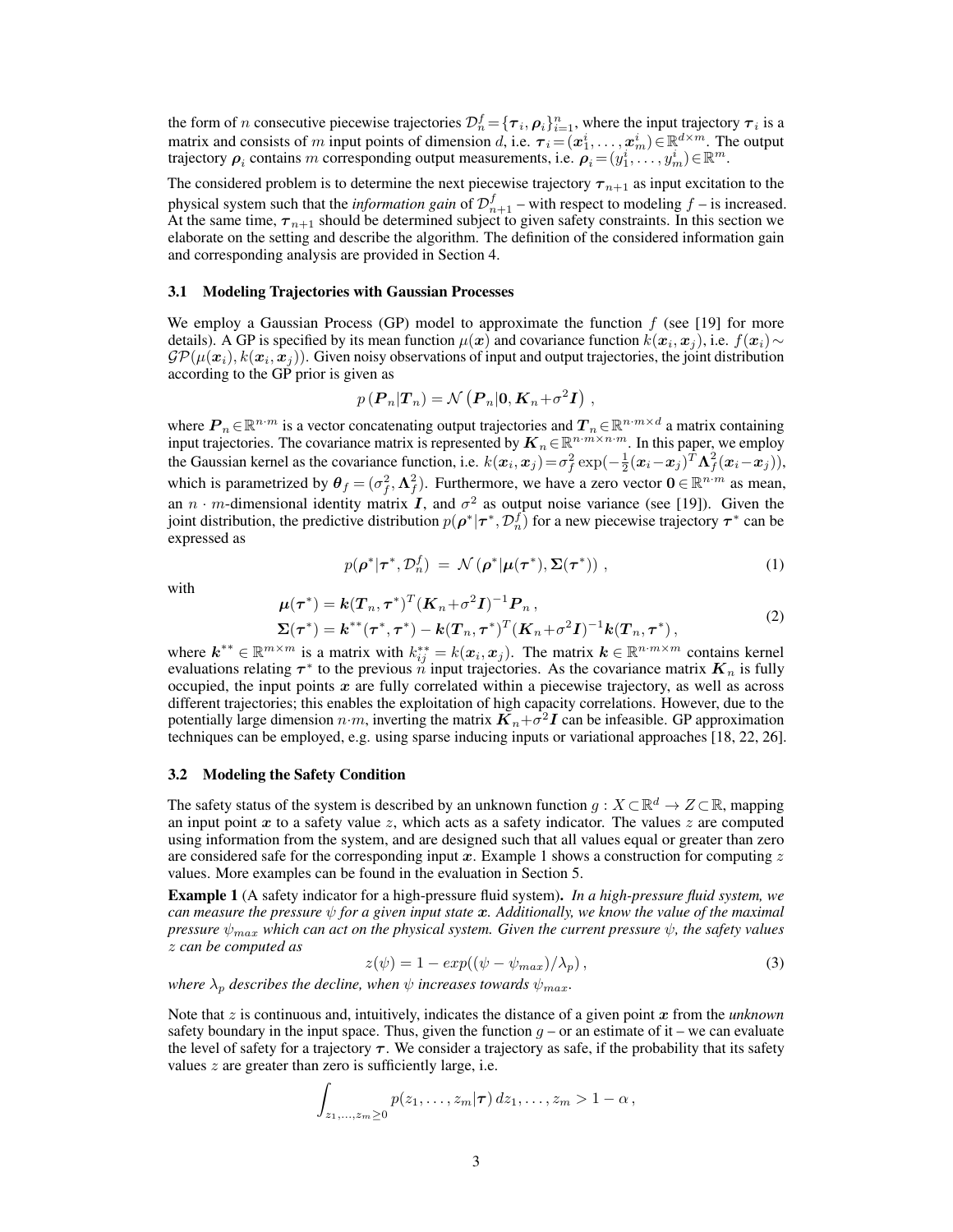with  $\alpha \in (0,1]$  representing the threshold for considering  $\tau$  unsafe. Given data  $\mathcal{D}_n^g = {\{\tau_i, \zeta_i\}}_{i=1}^n$ , with  $\zeta_i = (z_1^i, \ldots, z_m^i) \in \mathbb{R}^m$ , we employ a GP to approximate the function g. The predictive distribution  $p(\zeta^*|\tau^*, \mathcal{D}_n^g)$  given a piecewise trajectory  $\tau^*$  is then computed as

$$
p(\boldsymbol{\zeta}^*|\boldsymbol{\tau}^*, \mathcal{D}_n^g) = \mathcal{N}\left(\boldsymbol{\zeta}^*|\boldsymbol{\mu}_g(\boldsymbol{\tau}^*), \boldsymbol{\Sigma}_g(\boldsymbol{\tau}^*)\right), \qquad (4)
$$

with  $\mu_g(\tau^*)$  and  $\Sigma_g(\tau^*)$  being the corresponding mean and covariance. The quantities  $\mu_g$  and  $\Sigma_g$ are computed as shown in Eq. (2), then with  $Z_n \in \mathbb{R}^{n \cdot m}$  as the target vector concatenating all  $\zeta_i$ . By employing a GP for approximating g, the safety condition  $\xi(\tau)$  for a trajectory  $\tau$  can be computed as

$$
\xi(\boldsymbol{\tau}) = \int_{z_1,\ldots,z_m \geq 0} \mathcal{N}\left(\zeta | \boldsymbol{\mu}_g(\boldsymbol{\tau}), \boldsymbol{\Sigma}_g(\boldsymbol{\tau})\right) dz_1,\ldots,z_m > 1 - \alpha. \tag{5}
$$

In general, the computation of  $\xi(\tau)$  is analytically intractable, and thus needs to rely on some approximation, such as Monte-Carlo sampling or expectation propagation [15].

## 3.3 The Algorithm

In the previous sections, we elaborated on the modeling of the predictive distribution and the safety condition for a given piecewise trajectory  $\tau$  in the input space. For efficiently choosing an optimal  $\tau$ , the trajectory needs to be appropriately parametrized. The most straightforward possibility is to parametrize in the input space. We illustrate the trajectory parametrization in the following Example 2, using ramp parameterization.

Example 2 (Consecutive ramps as piecewise trajectory). *A ramp can be parametrized with its start and end point. As the start point is the last point of the previous trajectory, the end point*  $\eta$  *is the only free quantity, and therefore a ramp can be parametrized as*

$$
\boldsymbol{\tau}(\boldsymbol{\eta}) = (\boldsymbol{x}_1(\boldsymbol{\eta}), \dots, \boldsymbol{x}_m(\boldsymbol{\eta}))
$$
\nwith for  $1 \leq k \leq m$ :  $\boldsymbol{x}_k(\boldsymbol{\eta}) = \left(\boldsymbol{u}_0 + \frac{k}{m}(\boldsymbol{\eta} - \boldsymbol{u}_0), \dots, \boldsymbol{u}_0 + \frac{k - d_2 + 1}{m}(\boldsymbol{\eta} - \boldsymbol{u}_0)\right)$  (6)

*where*  $u_0$  *is the start point of the ramp. For*  $k-i \geq 0$ *, the manipulated input variable is on the currently planned trajectory, and for* k−i < 0 *it can be read from the list of already executed trajectories.*

Given a trajectory parametrization with its predictive distribution in Eq. (1) and safety condition in Eq. (5), the next piecewise trajectory  $\tau_{n+1}(\eta^*)$  can be obtained by solving the following constrained optimization problem

$$
\eta^* = \operatorname{argmax}_{\eta \in \Pi} \mathcal{I}(\Sigma(\eta)) \tag{7}
$$

$$
s.t. \xi(\eta) > 1 - \alpha, \tag{8}
$$

where  $\eta$  represents our trajectory parametrization,  $\Pi$  is domain of the manipulated variable, and  $\mathcal I$  and optimality criterion we will discuss later. As shown in Eq. (7), we employ the predictive variance  $\Sigma$  from Eq. (1) for the exploration, which is common in the active learning setting, especially in combination with a GP model [20, 14]. In contrast to previous work, due to the nature of the considered trajectory, we have a *covariance matrix* Σ instead of the variance value usually employed in the active learning and Bayesian optimization setting [23]. The covariance matrix is mapped by an optimality criterion  $\mathcal I$  to a real number, as indicated by Eq. (7). Various optimality criteria can be used for  $\mathcal{I}$ , as discussed in the system identification literature [8]. For example,  $\mathcal{I}$  can be the *determinant*, equivalent to maximizing the volume of the predictive confidence ellipsoid of the multi-normal distribution, the *trace*, equivalent to maximizing the average predictive variance, or the *maximal eigenvalue*, equivalent to maximizing the largest axis of the predictive confidence ellipsoid [8].

The constraint in Eq. (8) represents a probabilistic safety criterion, motivated by our probabilistic modeling approach for the safety. The probabilistic approach flexibly allows us to control the trade-off between exploration speed and safety consideration. For example, a 100% safe exploration would keep the algorithm from leaving the initial safe area and, hence, would not lead to an exploration of new areas. On the other hand, a 0% safe exploration will explore without any safe considerations which will result in many safety violations. This trade-off provides the users an additional degree of freedom, depending on how much they "trust" the behavior of their physical systems.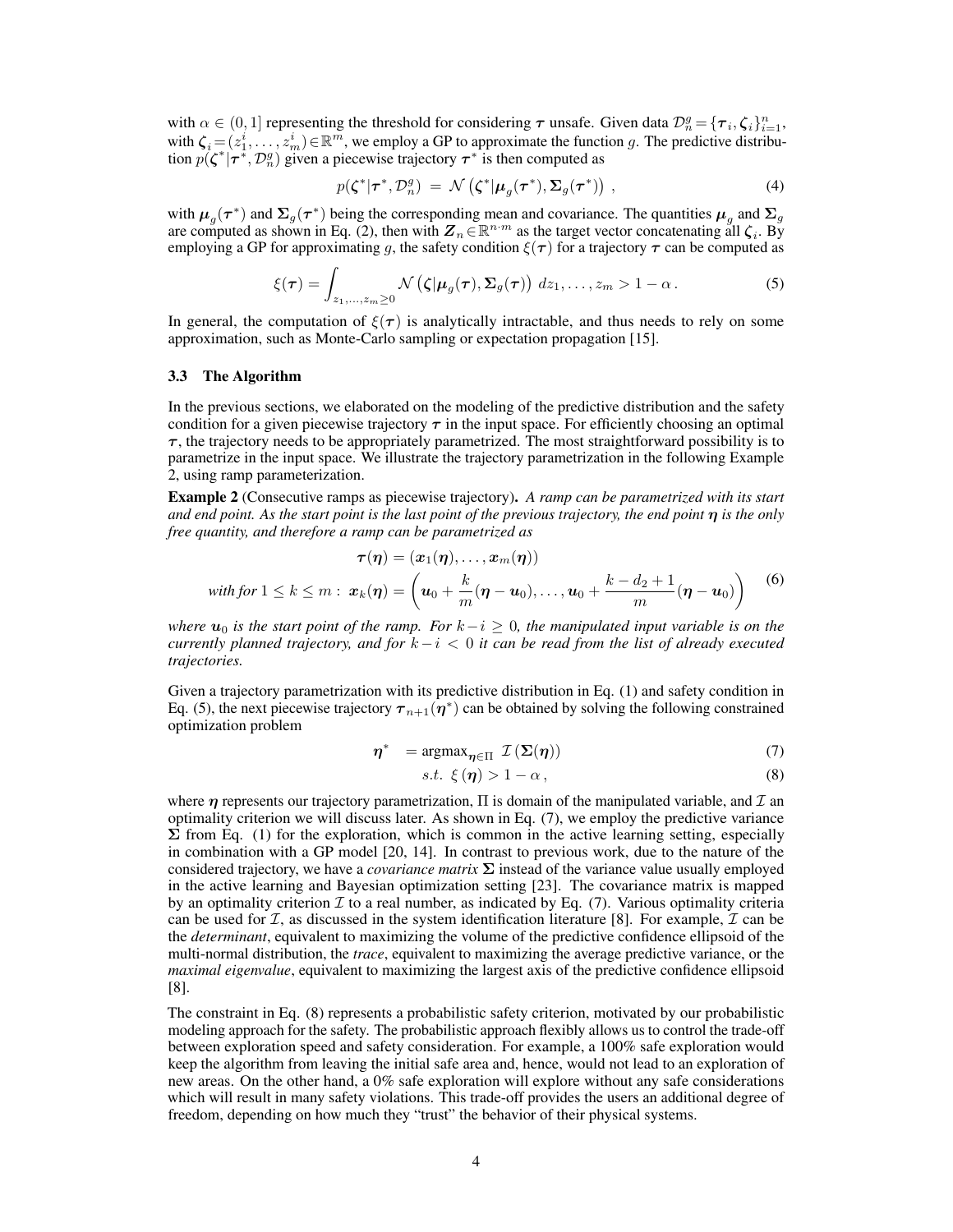#### Algorithm 1 Safe Active Learning for Time-Series Modeling

- 1: Input: Safety threshold  $0 \le \alpha \le 1$
- 2: Initialization: Collect  $n_0$  safe trajectories, i.e.  $\mathcal{D}_0^{f,g} = {\{\tau_i, \rho_i, \zeta_i\}}_{i=1}^n$  with  $n = n_0$ .
- 3: for  $k = 1$  to N do
- 4: Update regression model approximating f using  $\mathcal{D}_{k-1}^f = {\{\tau_i, \rho_i\}}_{i=1}^n$ , according to Eq. (1)
- 5: Update safety model approximating g using  $\mathcal{D}_{k-1}^g = {\tau_i, \zeta_i}_{i=1}^n$ , according to Eq. (4)
- 6: Determine new piecewise trajectory  $\tau_{n+1}$ , by optimizing  $\eta$  according to Eq. (7 and 8)
- 7: Execute  $\tau_{n+1}$  on the physical system, while measuring  $\rho_{n+1}$  and  $\zeta_{n+1}$
- 8: Include new trajectories into  $\mathcal{D}_{k-1}^f$  and  $\mathcal{D}_{k-1}^g$  with  $n = n+1$ .
- 9: end for
- 10: Update and return regression model and safety model

Algorithm 1 summarizes the basic steps of the proposed algorithm, which needs to be initialized by  $n_0$ safe trajectories. In practice, the initial trajectories are located in a small, safe region chosen beforehand using prior knowledge. The incremental updates of the GP models for new data, i.e. steps 4 and 5 in Algorithm 1, can be efficiently performed, e.g. through rank-one updates [21]. The optimization problem in Eq. (7) can be solved using gradient-based optimization approaches, e.g. [4, 5]. In this paper, we employ the NX-structure in combination with the GP model for time-series modeling. However, this approach can also be extended to the general nonlinear auto-regressive exogenous case [3], i.e. a GP with NARX input structure  $x_k = (y_k, y_{k-1}, \ldots, y_{k-q}, u_k, u_{k-1}, \ldots, u_{k-d})$ . In this case, for optimization and planning of the next piecewise trajectories, one can use the predictive mean of  $p(\rho|\tau, \mathcal{D}_n^f)$  as surrogate for  $y_k$ . Note that the input excitation is still performed through the manipulated variable  $u_k$  in the case of NARX.

# 4 Theoretical Results

In this section, we provide some results on the theoretical analysis of the proposed approach. First, we investigate the safety aspect of the algorithm. In Section 4.2, we provide a bound on the decay rate of the predictive variances for the case when the criterion I is a determinant, i.e.  $\mathcal{I}(\Sigma(\eta)) = \det (\Sigma(\eta))$ . The proofs can be found in the Appendix.

## 4.1 Safe Exploration

To satisfy the safety requirements, it is necessary to bound the probability of failures during exploration. Theorem 1 provides an upper bound on the probabilities for unsafe trajectories.

**Theorem 1.** Let us assume that we have recorded  $n_0$  initial safe trajectories, and that their observa*tions are enough to model* g *well, in the sense that our GP quantifies the uncertainty of predictions for* g correctly, i.e.  $P(\mu_g - \nu \sigma_g) \le z \le \mu_g + \nu \sigma_g) = Erf(\nu/\sqrt{2})$  *for all*  $\nu \ge 0$ *. Let*  $\delta \in [0,1]$  *be the desired failure probability when determining the next* N *consecutive piecewise trajectories. Set*  $\alpha = \delta/N$  *and let this*  $\alpha$  *be the probability bound for a trajectory being unsafe (as in Eq. (5)). Then, the iterative exploration for the next* N *trajectories is unsafe with probability at most* δ*, i.e.*

$$
P\left(\cup_{i=n_0+1}^{n_0+N}\left\{g(\boldsymbol{x}_j^i)\!<\!0 \text{ for some } 1\leq j\leq m | \xi(\boldsymbol{\tau}_i)\!>\!1\!-\!\alpha \right\}\right)\leq \delta.
$$

Theorem 1 supplies us with a useful rule of thumb to select  $\alpha$  for sequentially determining the next N trajectories.

#### 4.2 Decay of Predictive Variance

The remainder of the analysis is to show that the proposed exploration scheme makes the predictive uncertainty  $\Sigma$  decrease as n increases. In this paper we use the *determinant* of  $\Sigma$  as an exploration criterion, which has been shown to have a close relationship to the information gain [14, 23], defined as the mutual information I.

First, we point out that this relationship still holds true in case of trajectories as observations. Subsequently, we introduce the maximum information gain as an upper bound, which can further be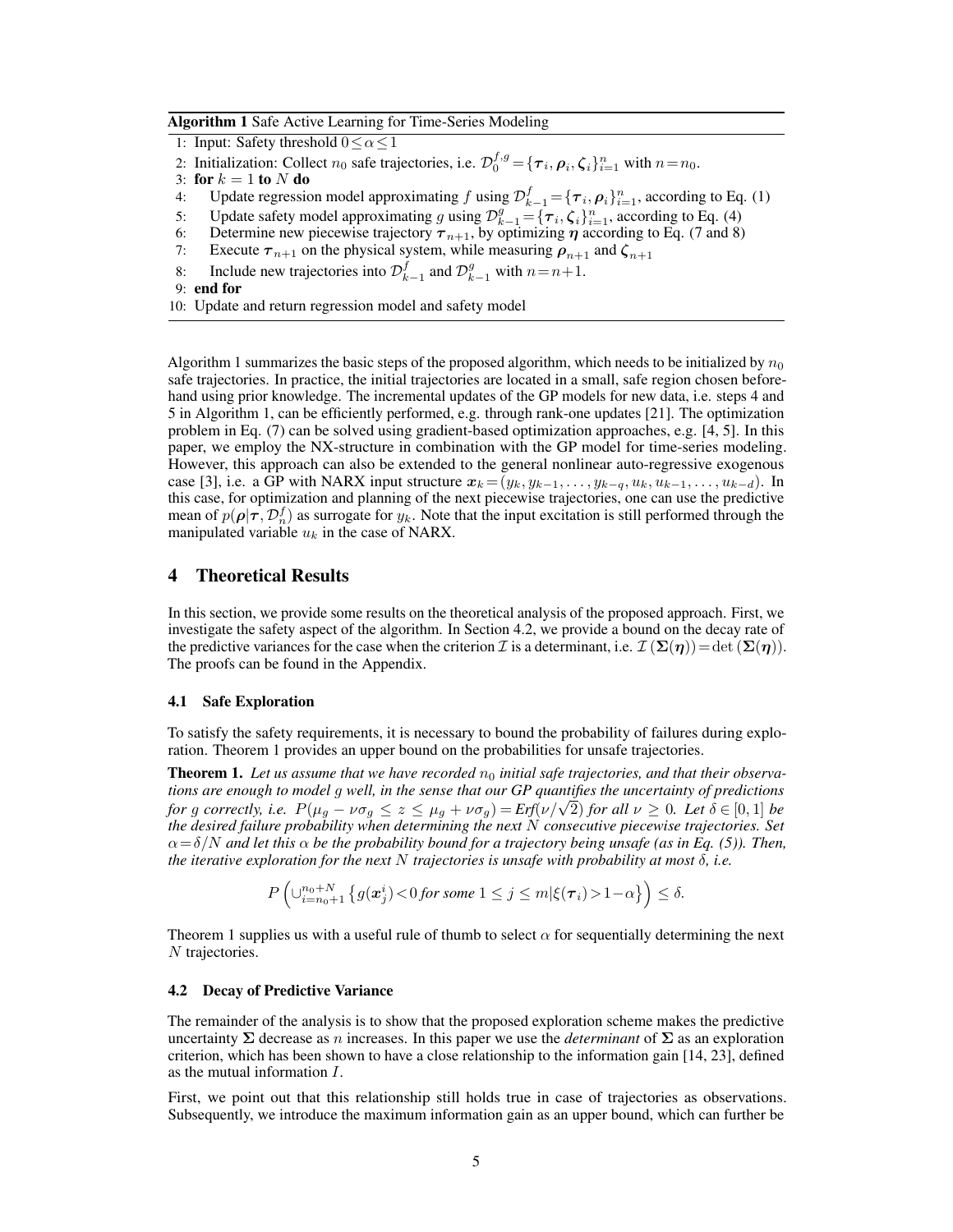used to show the decrease of the predictive uncertainty. Lemma 1 clarifies the relationship between determinant and mutual information. Let us denote the predictive variance after recording  $i-1$ trajectories as  $\Sigma_{i-1}(\tau_i)$ ,  $\Sigma_0(\tau_1) = k^{**}(\tau_1, \tau_1)$ , and set  $\dot{\tilde{\rho}}_i = (f(x_1^i), \dots, f(x_m^i))$ .

**Lemma 1.** The mutual information  $I(\{\boldsymbol{\rho}_i\}_{i=1}^n; \{\tilde{\boldsymbol{\rho}}_i\}_{i=1}^n)$  can be related to the predictive co-variances  $\Sigma_{i-1}(\tau_i)$  *as follows* 

$$
I(\{\boldsymbol{\rho}_i\}_{i=1}^n; \{\tilde{\boldsymbol{\rho}}_i\}_{i=1}^n) = 1/2 \sum_{i=1}^n \log |\boldsymbol{I}_m + \sigma^{-2} \boldsymbol{\Sigma}_{i-1}(\boldsymbol{\tau}_i)|
$$

Next, we introduce the maximum information gain after observing n trajectories as  $\gamma_n$  :=  $\max_{\{\tau_i\}_{i=1}^n \subset X^m} I(\{\rho_i\}_{i=1}^n; {\{\tilde{\rho}_i\}_{i=1}^n})$ , (see Srinivas et al. [23] for more details). The maximum information gain is the information which could be gathered when exploring the system in a noniterative way, by optimally designing all trajectories simultaneously (which is in practice hard as it would require a solution of a high dimensional optimization problem, and would not allow us to incorporate safety information from observations during the experiment). According to Srinivas et al. ([23], Theorem 5) the maximum information gain satisfies  $\gamma_n = O\left(log(n)^{d+1}\right)$ , i.e. the maximum information grows slower than the number of additional trajectories. This will be crucial later on, but first we investigate the relation between the determinant of the covariance and  $\gamma_n$ . Using Lemma 1 the determinant of the covariance can be bounded, as given in Lemma 2.

**Lemma 2.** After observing n trajectories  ${\lbrace \tau_i \rbrace}_{i=1}^n$  (according to Eq. (7)), the determinant of the *covariance is upper bounded by*

$$
\frac{1}{n}\sum_{i=1}^n |\boldsymbol{\Sigma}_{i-1}(\boldsymbol{\tau}_i)| \leq C \frac{\gamma_n}{n},
$$

*where*  $\Sigma_{i-1}$  *is the predictive variance computed using the previous i* − 1 *trajectories,*  $\gamma_n$  *is the* maximum information gain, and  $C = 2\sigma_f^{2m}/\overline{log}(1 + \sigma^{-2m}\sigma_f^{2m})$  is a constant.

The first step in proving Lemma 2 is to upper bound the predictive variance using the mutual information via Lemma 1. Subsequently, the mutual information is upper bounded by  $\gamma_n$ . Using Lemma 2 and Theorem 5 in [23], we can provide a decay rate on the average determinant of predictive variances.

**Theorem 2.** Let  $\{\tilde{\tau}_i\}_{i=1}^n$  be *n* arbitrary trajectories within a compact and convex domain X, and k *be a kernel function such that*  $k(\cdot, \cdot) \leq 1$ *. If*  $\Sigma_{i-1}$  *come from our exploration scheme Eq. (7) (i.e. without safety considerations), then we have*

$$
\frac{1}{n} \sum_{i=1}^{n} |\mathbf{\Sigma}_{i-1}(\tilde{\boldsymbol{\tau}}_i)| = \mathcal{O}\left(\frac{\log(n)^{d+1}}{n}\right)
$$

.

We sketch the proof here: as our algorithm (without safety considerations) always chooses the trajectory with the highest determinant (D criterion), the average determinant of an actively learned scheme is always higher than or equal to the average determinant of an arbitrary scheme. Therefore,  $\frac{1}{n} \sum_{i=1}^{n} |\sum_{i=1}^{n} (\tilde{\tau}_i)| \leq \frac{1}{n} \sum_{i=1}^{n} |\sum_{i=1}^{n} (\tau_i)|$ , which is  $\mathcal{O}(log(n)^{d+1}/n)$  when employing Lemma and the Theorem 5 of [23].

By Theorem 2, for any sequence of trajectories, the average of the determinants of their predictive covariances tends to zero. As the determinant corresponds to the volume of the confidence ellipsoid, we can conclude that the average volume of confidence ellipsoids tends to zero as well, indicating that on average, our predictions become precise. However, as the safety constraint in Eq. (8) changes at every iteration, we extend the statement of Theorem 2:

Theorem 3. *Let us assume that there exists a compact and convex domain* X*, and a kernel function* k *such that*  $k(\cdot, \cdot) \leq 1$ , that covers the whole area which is explorable (independent of whether it is safe *or not). Then, the statement of Theorem 2 still holds for our Algorithm 1 with iteration-dependent safe areas* S<sup>i</sup> *.*

Theorem 3 guarantees the decay of averaged determinants of covariances during safe exploration.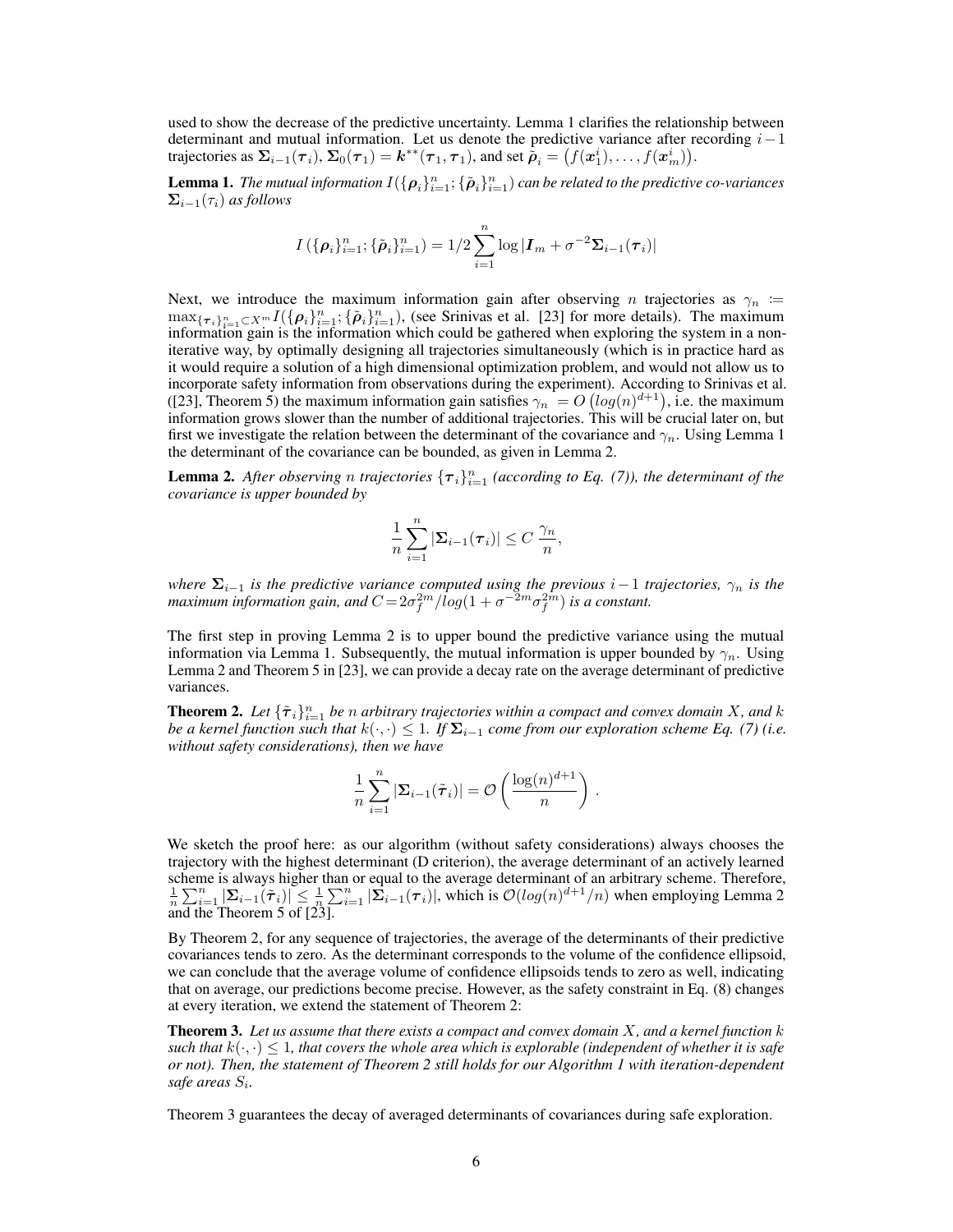

Figure 1: The columns show the progress of the approximation of  $f$  (inlay) and the identified safety region (main figure) at different iterations. Each iteration corresponds to a consecutive planning of a new piecewise trajectory (here: 2D ramp). As shown by the results, the current estimation of the safe region (green area) gradually covers the actual safe area (red line), and the approximation error gradually decreases (as shown in the subfigures). An illustrative video showing all iterations can be found in the Appendix.

## 5 Evaluations

In section 5.1 we illustrate the proposed approach using synthetic models, comparing our safe active learning approach (SAL-NX) with random selection using safety constraints. Subsequently, we employ the approach to learn a dynamics model of a physical, high-pressure fluid system in Section 5.2. For simplicity we employ ramps for the piecewise trajectory parametrization, but other curve parameterizations could also be used instead, e.g. spline parameterization. The form of the input trajectory has an impact on the excitation of the system, as comprehensively studied in the field of system identification [17].

### 5.1 Simulated Experiments

**Experiment 1** In this experiment, a toy example is employed to illustrate the concept of input space exploration with piecewise trajectories and safe region detection. A function  $f : \mathbb{R}^2 \to \mathbb{R}$ ,  $f(x) = (x^{(1)} - 2)^2 + (x^{(1)} - 2)(x^{(2)} - 2) + (x^{(2)} - 2)^2$  with  $x = (x^{(1)}, x^{(2)})$  is used as the ground-truth. An observation is given by  $y = f(x) + \epsilon$  with  $\epsilon \sim \mathcal{N}(0, 1)$ . The safe region is characterized by  $g: \mathbb{R}^2 \to \mathbb{R}$  with  $g(x) = (x^{(1)} - 5)^2 + (x^{(1)} - 5)(x^{(2)} - 5) + (x^{(2)} - 5)^2$ . The safety indicator z is given as  $z=-0.005 \cdot \tilde{g}(x)+1+\varsigma$  with  $\varsigma \sim \mathcal{N}(0, 1)$ . It is considered to be safe for  $z > 0$ , otherwise unsafe.

We proceed as shown in Algorithm 1, where the piecewise trajectories are parametrized as 2D-ramps with 5 discretization points (i.e.  $m = 5$ , see Example 2). We start with 10 initial safe trajectories and consecutively determine new piecewise trajectories in the input space  $X$ , while also collecting outputs  $y$  and computing safety indicator values  $z$ . As the exploration progresses, the approximation of f and g becomes more and more accurate, as shown in Fig. 1. The current estimation of the safe region (green area) gradually covers the actual safe area, and the approximation error gradually decreases (as shown in the subfigures). An illustrative video showing all iterations can be found in the Appendix.

Experiment 2 In this experiment, we learn a time-series model given as a GP with NX-structure. We have two manipulated variables  $u_k^{(1)}$  $\binom{1}{k}$  and  $u_k^{(2)}$  $k<sup>(2)</sup>$  at time k. The NX-structure is determined to be  $\boldsymbol{x}_k \!=\! (u^{(1)}_k$  $\binom{(1)}{k}, u_k^{(2)}$  $_{k}^{(2)},u_{k-}^{(1)}$  $\binom{(1)}{k-1}, \binom{(2)}{k-1}$  $\binom{2}{k-1}$ , an input space with  $d=4$ . The ground-truth models of f and g are provided in the Appendix. The piecewise trajectory is again parametrized as 4D-ramps with  $m = 5$ . We initialize the models using 10 collected piecewise ramps in a safe area, and start exploring in the input space. For a fair comparison, we benchmark the proposed algorithm against a *random selection with safe constraints* of next piecewise trajectories. Instead of optimizing the ramp parameter  $\eta$ as shown in Eq. (7) and (8), we randomly select  $\eta$  and pick the first one which fulfills the safety constraint  $\xi(\eta) > 1-\alpha$ . Fig. 2 shows the results of the comparison of the proposed approach (SAL-NX) with random selection.

The results in Fig. 2 show that SAL-NX continuously improves the model approximation (shown as RMSE) and provides fast coverage of safe regions. The models for  $f$  and  $g$  are updated after every iteration by including new sample points. The hyperparameters can be estimated beforehand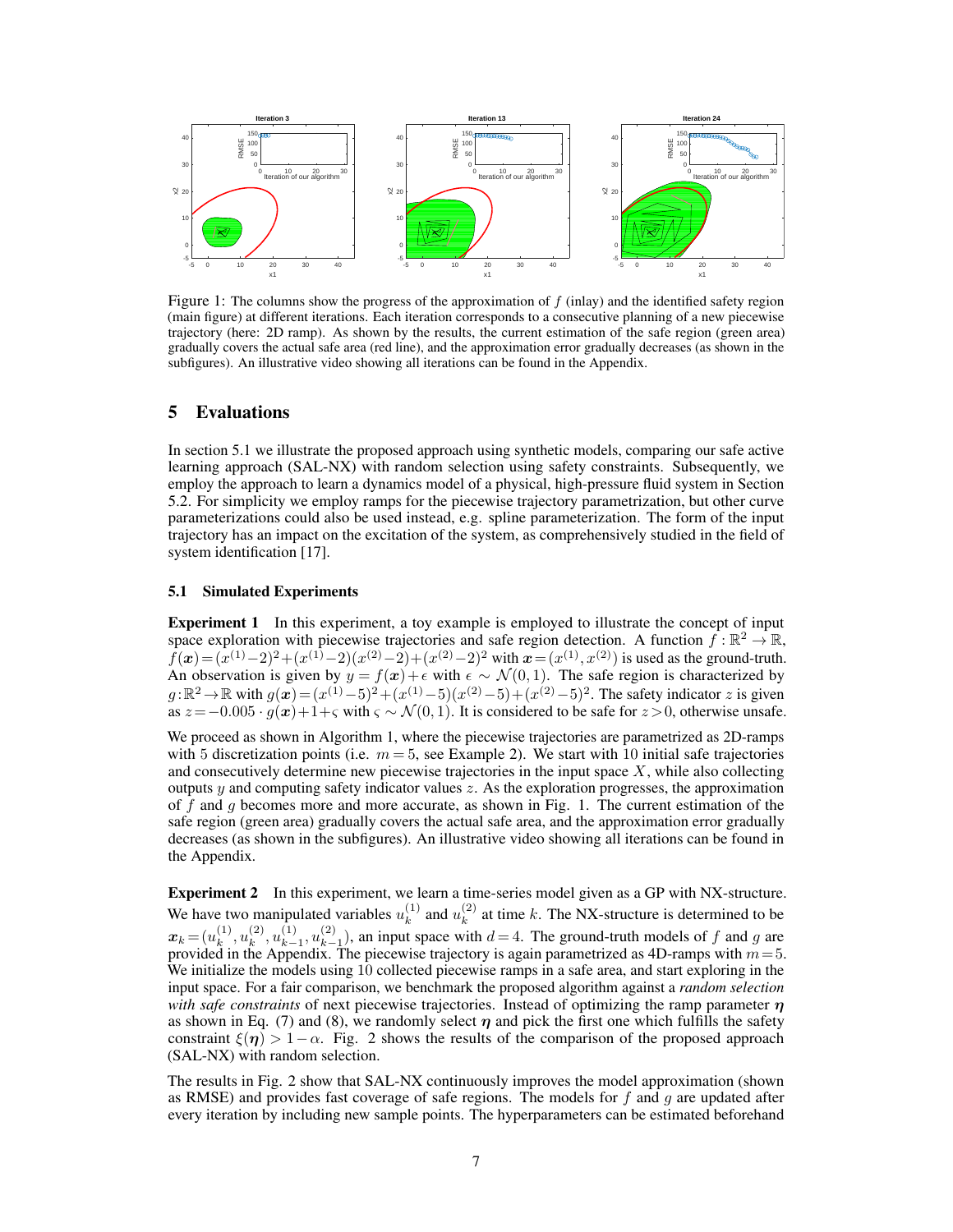

Figure 2: The first two pictures from the left show the comparison of the SAL-NX (red line) with random selection (blue line). SAL-NX yields faster convergence in model approximation (left picture) and coverage of safe regions (right picture), while having less variance and outliers (indicated as small circles). The last two pictures show the impact of the safety threshold  $\alpha$ . The left picture shows the RMSE of SAL-NX for 4 different values of α. The right picture shows the model approximation error as RMSE (red line) and percentage of *unsafe* trajectories (blue line) as a function of  $\alpha$ . All pictures show boxplots over 5 repetitions.

or updated after every iteration. For the required number of initial trajectories, we refer to the lower bound as given in [20]. For computing the safety condition  $\xi(\tau)$  from Eq. (5), we employ Monte-Carlo sampling. Our experiments are performed on a desktop computer. The algorithm is sufficiently fast for real-time applications.

In this experiment, we also compare our exploration approach with the one proposed in [6], however, *without* safety requirements in order to cope with the setting from [6]. We adapt their criterion based on the Fisher information for our GP model by employing the GP mean function. Additionally, we also compare the decrease in RMSE of the Fisher information based criterion to the decrease in RMSE of our algorithm. The results can be found in the Appendix 7.4 and show a competitive performance of our approach.

## 5.2 Learning a Surrogate Model of the High-Pressure Fluid System

The Use Case As a realistic technical use case, we employ the approach to actively learn a surrogate model of a high-pressure fluid injection system, as shown in Figure 3. Such systems are widely used in industry, e.g. in the automotive domain for injection of fuel into the combustion engine [25].



Figure 3: High-pressure fluid injection system with controllable inputs  $v_k$ ,  $n_k$  and measured output  $\psi_k$  (picture taken from [25]).

The physical injection system is controlled by an actuation signal  $v_k$  and the speed of an external engine  $n_k$ , for every time step  $k$ . The goal is to obtain a surrogate model predicting the rail pressure  $\psi_k$ , which determines the amount of fluid coming out of the outlets. Due to the nature of the fluid and the mechanical components, the dynamics of the whole system are nonlinear, and thus model learning is an appropriate alternative compared to analytical models. However, generating the data for learning a time series surrogate model by varying the actuation signal and engine speed is not simple, as an inappropriate combination of them would result in hazardously high rail pressures, damaging the physical system.

Learning Time-Series Surrogate Models Due to the safety requirements and the fact that the safety boundary is not known beforehand, our safe active learning approach is very appropriate for approximating the dynamics model. The employed NX-structure is chosen to be  $x_k = (n_k, n_{k-1}, n_{k-2}, n_{k-3}, v_k, v_{k-1}, v_{k-3})$ . We again parameterize with piecewise ramps in this 7D input space. The safety indicator value z is computed as shown in Example 1, with  $\psi_{max} = 18 \text{ MPa}$ being the maximally allowed rail pressure. It should be noted that here  $z$  is computed as a function of the target output  $\psi$ , in constrast to the experiments in Section 5.1, where z is a function of the input. We initialize the model with 25 trajectories sampled around a safe point chosen by a domain expert. Subsequently, we start exploring the input space dynamically, considering both the safety constraint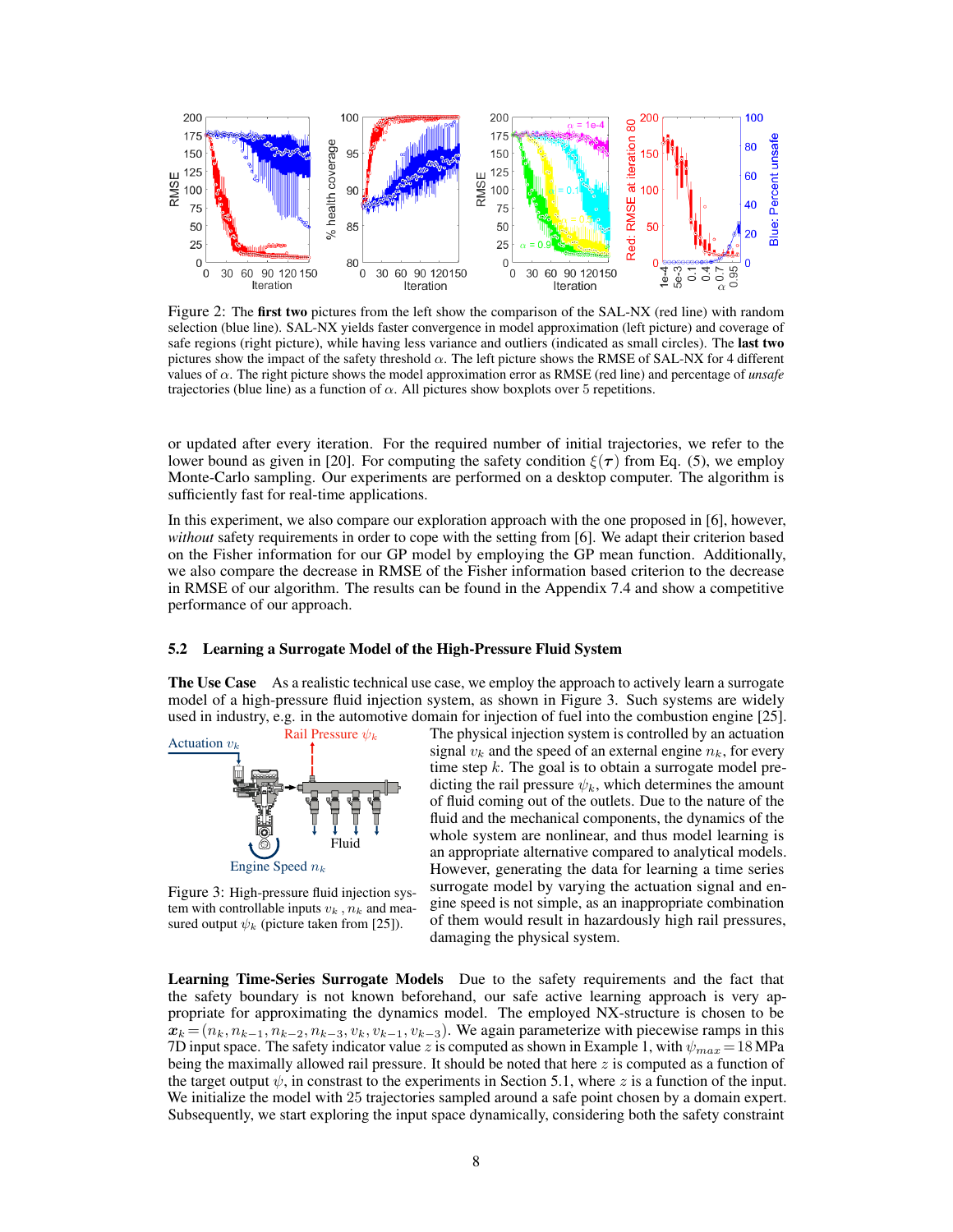

Figure 4: The first two pictures from the left show the comparison of the SAL-NX (red line) with random selection with safe constraints (blue line), with respect to model approximation and coverage of safe regions. Here,  $\alpha$  = 0.5 and 250 trajectories are planned. The **last two** pictures show the impact of the safety threshold  $\alpha$  on the approximation error, and failures during exploration. The results are displayed as a boxplot over 5 repetitions.

and the model information gain, while measuring the actuation and speed signals as input and the rail pressure as output.

Figure 4 shows the results after exploring the input space with 250 consecutive ramp trajectories, each consisting of  $m=5$  discretization points. We update the hyperparameters after every iteration. We compare our SAL-NX approach with the random selection, as described in the previous experiment. The figure also shows the impact of varying the threshold value  $\alpha$  on both the model approximation error and the percenteage of selected unsafe trajectories. In practice, the execution of the trajectories on the physical system is interrupted, when the system notices a violation of the maximal pressure  $\psi_{max}$ . The selected piecewise trajectory is then indicated as unsafe. For the evaluation of the coverage (second picture from the left), the "ground-truth" safe region is estimated beforehand with an extensive procedure.

## 6 Conclusions

In this paper we present an approach for active learning of a time-series model, given as a GP model with NX-structure. In this setting, the exploration is performed while taking safety requirements into account. For the successful application of the algorithm, it is crucial that the system can be actively controlled by a set of inputs and a safety signal can be observed during the system's operation. The proposed approach is evaluated on toy examples, as well as on a realistic technical use case. The results show that this approach is appropriate for real-world applications, especially, in the industrial setting, where safety is a key requirement during operation.

## References

- [1] P. Auer. Using Confidence Bounds for Exploitation-Exploration Trade-Offs. *Journal of Machine Learning Research*, 2002.
- [2] F. Berkenkamp, A. Krause, and A. P. Schoellig. Bayesian Optimization with Safety Constraints: Safe and Automatic Parameter Tuning in Robotics. Technical report, arXiv, February 2016.
- [3] S. Billings. *Nonlinear System Identification: Narmax Methods in the Time, Frequency, and Spatio-Temporal Domains*. John Wiley & Sons, 2013.
- [4] R. H. Byrd, J. C. Gilbert, and J. Nocedal. A trust region method based on interior point techniques for nonlinear programming. *Mathematical Programming*, 89(1):149–185, 2000.
- [5] T. F. Coleman and Y. Li. On the convergence of reflective newton methods for large-scale nonlinear minimization subject to bounds. Technical report, Ithaca, NY, USA, 1992.
- [6] M. Deflorian, F. Kloepper, and J. Rueckert. Online dynamic black box modelling and adaptive experiment design in combustion engine calibration. In *6th IFAC Symposium Advances in Automotive Control*. Elsevier, 2010.